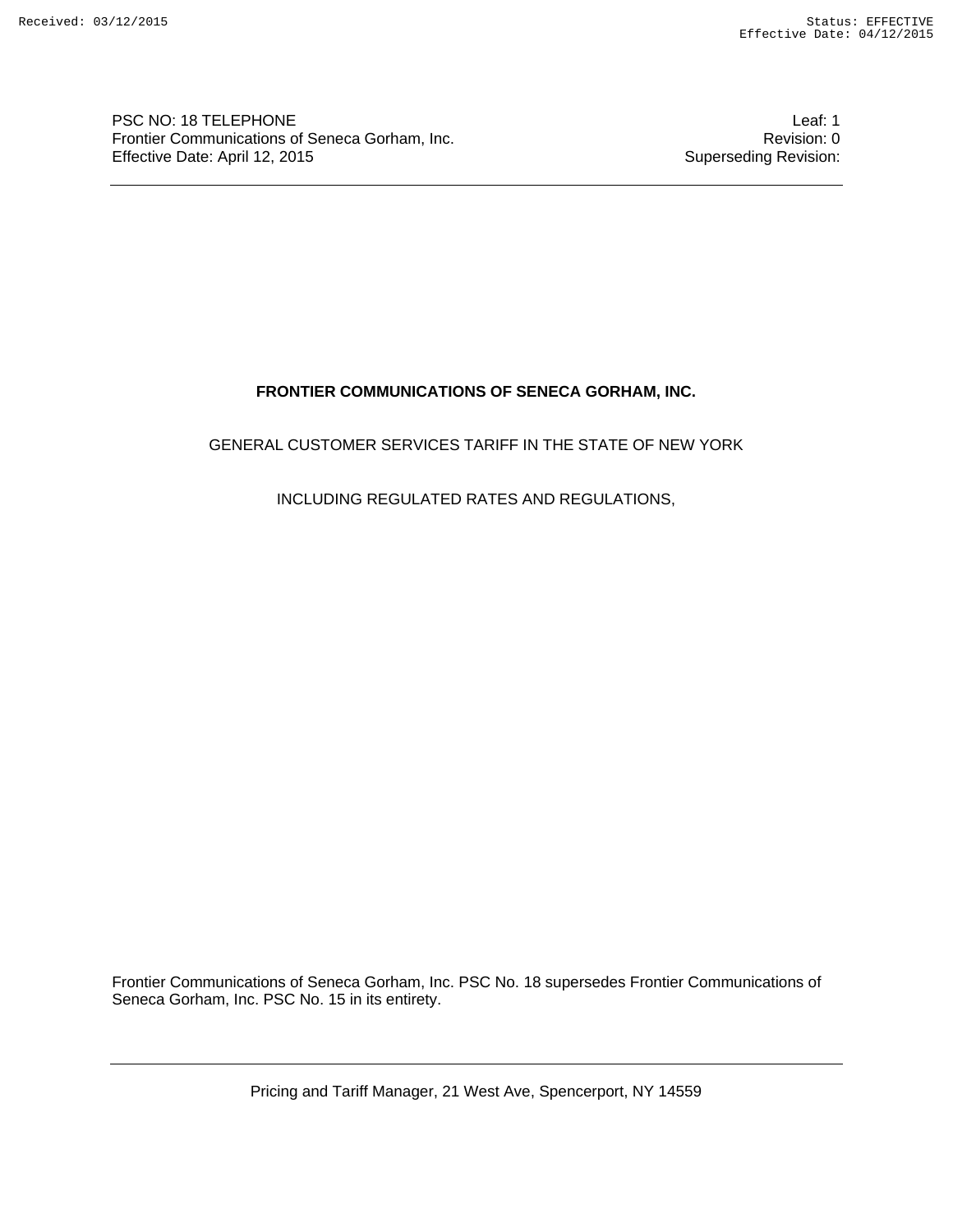PSC NO: 18 TELEPHONE<br>Frontier Communications of Seneca Gorham, Inc. <br>Revision: 0 Frontier Communications of Seneca Gorham, Inc. Effective Date: April 12, 2015 Superseding Revision:

### Contacting the Public Service Commission

In the case of a dispute between the Customer and the Company which cannot be resolved with mutual satisfaction, the Customer may file a complaint by contacting the New York State Department of Public Service by phone, online or by mail.

1. By Phone:

Helpline (for complaints/inquiries): 1-800-342-3377 for Continental United States or, 1-800-662-1220 for Hearing/Speech Impaired: TDD or, 518-472-8502 for fax

2. Online:

http://www.dps.ny.gov/complaints.html or,

3. By Mail:

NYS Department of Public Service Office of Consumer Services 3 Empire State Plaza Albany, NY 12223-1350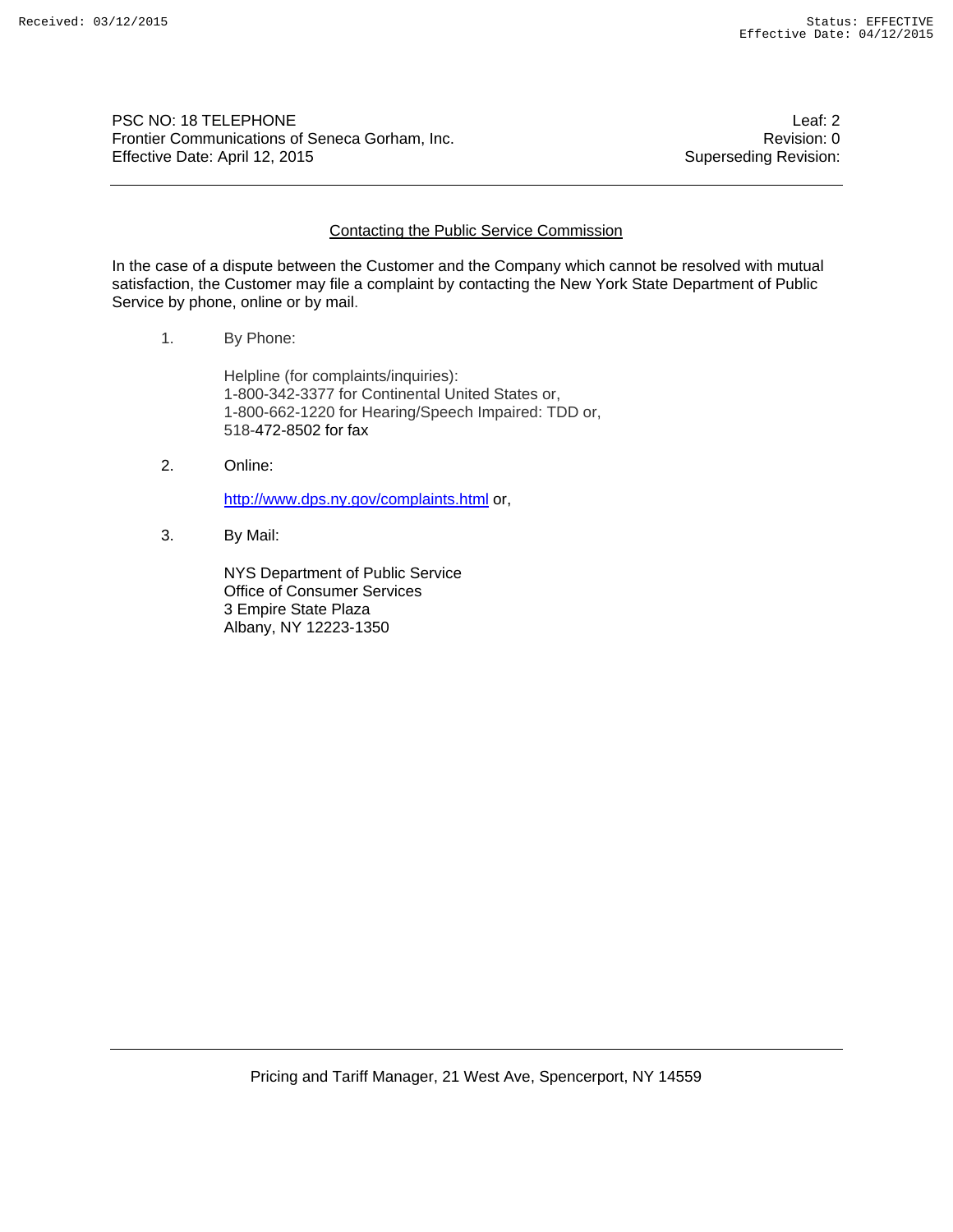PSC NO: 18 TELEPHONE Leaf: 3<br>Frontier Communications of Seneca Gorham, Inc. <br>Revision: 0 Frontier Communications of Seneca Gorham, Inc.<br>Effective Date: April 12, 2015 Creation: 0<br>Superseding Revision: Effective Date: April 12, 2015

# TABLE OF CONTENTS